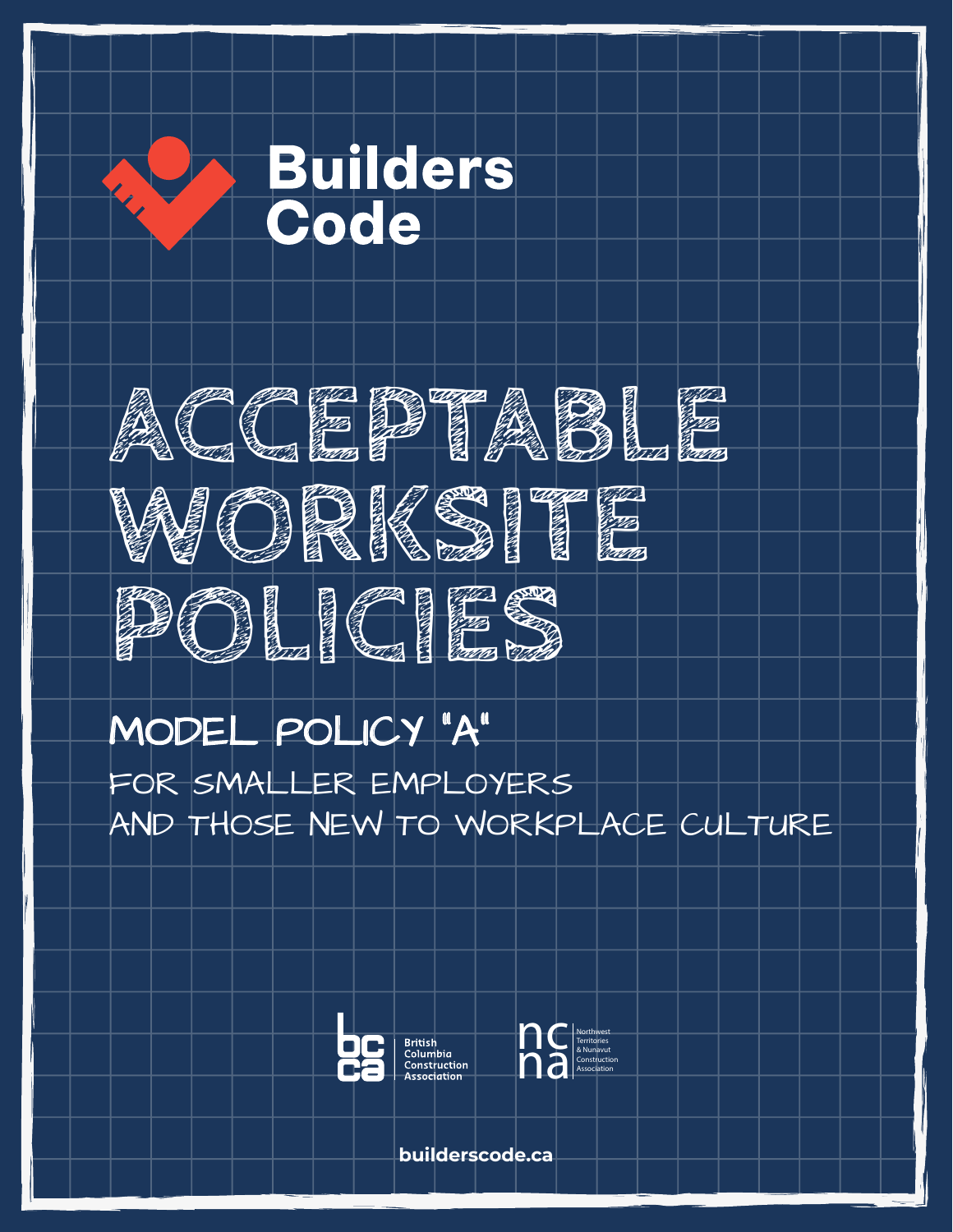

#### **Disclaimer:**

*This document contains information only and is not offered and should not be treated as a legally binding or enforceable document. You should not rely on this document and should instead obtain advice from a qualified legal professional concerning the particular circumstances of your situation. To that end, the Builders Code partners and service providers (BC Construction Association, Northwest Territories & Nunavut Construction Association, Builders Code Advisors) disclaim(s) any and all responsibility for damage, loss or expense of any nature whatsoever that you or any person or entity may incur as a result of relying upon this document and by utilizing this document you shall be deemed to have agreed that you have no claim.*

*This Policy has not been vetted by WorkSafeBC or the Workers' Safety and Compensation Commission of the Northwest Territories & Nunavut.*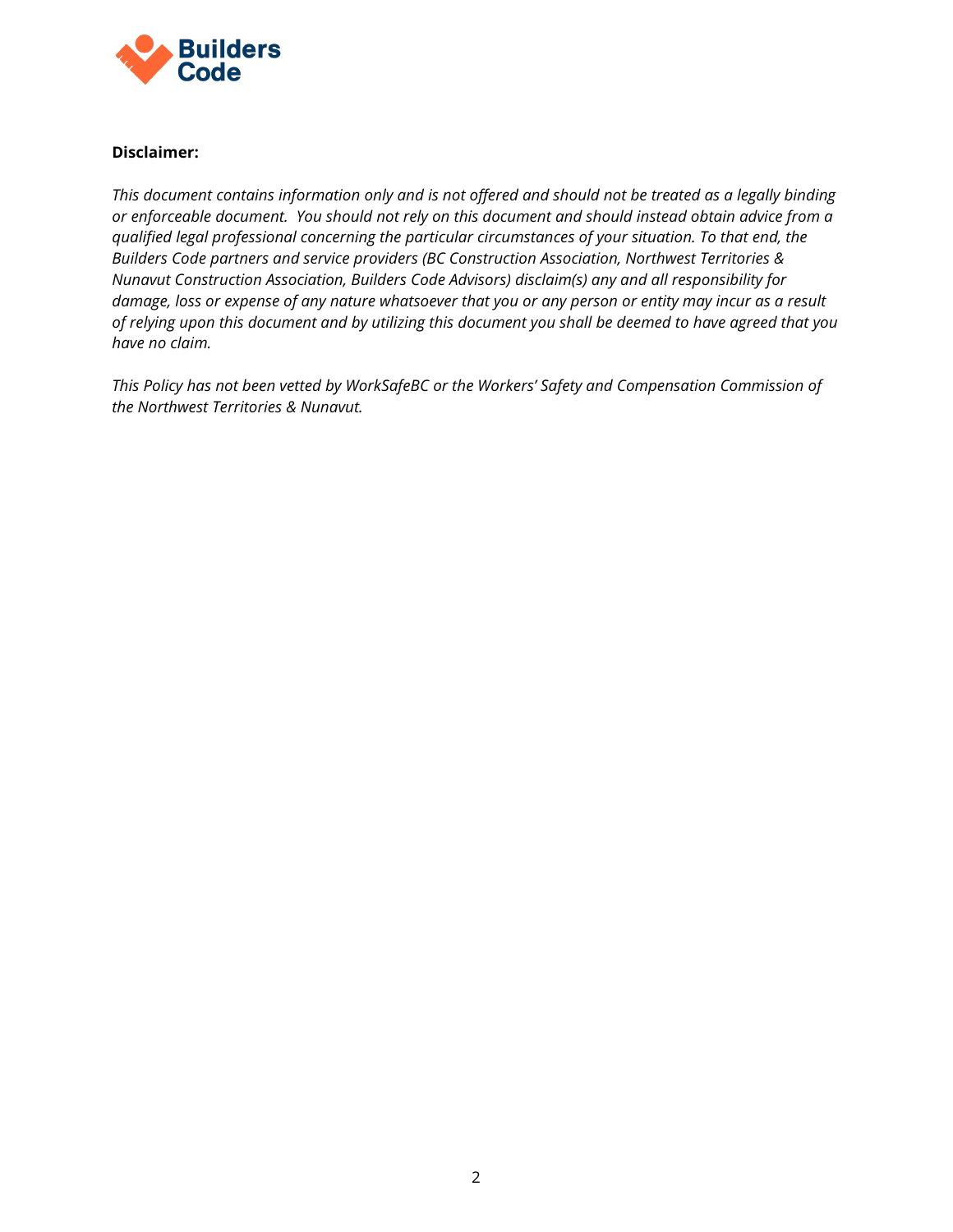

# **The Builders Code**

## Our Code for an Acceptable Worksite

At Company Name, we are fully committed to creating an Acceptable Worksite where all employees have the same opportunity to do their best work and are recognized as our most valuable assets. In alignment with **Builders Code, we define an Acceptable Worksite as being safe, productive, and free from discrimination, bullying, harassment and hazing**.

*We expect all employees to comply with and contribute to Builders Code Acceptable Worksite.*

This means that every employee has both a right and an obligation to be safe and productive at work. We know that the hazards to safety are not only physical, and safety protection is not limited to Personal Protective Equipment. Unwelcome, offensive, excluding, discriminatory and/or harassing language and behaviour also create stress and distraction that puts health, safety and productivity at risk.

We are committed to having an Acceptable Worksite strengthened through a diverse and inclusive workforce where all workers feel safe, valued and motivated to meet the highest standards in effective teamwork safety and quality customer service.

## How We Commit to an Acceptable Worksite

With the overall goals of safety, productivity, quality, innovation—as well as seeing that our employees feel welcome, supported and valued—we commit to the following practices:

#### • **Recruitment & Hiring**

- o We attract and hire our people from a variety of sources
- o We hire and pay based on qualifications, ability and performance
- o We work hard to make employees feel welcome and safe right away

#### • **Retention**

- $\circ$  We compensate employees at fair market value, based on their skills, experience, and relevant competencies and qualifications
- o We train and support employees to be successful in their job
- o We provide fair and objective feedback/performance reviews
- o We accommodate family/personal responsibilities whenever possible

#### • **Culture**

- $\circ$  We expect and hold everyone accountable to complying with and contributing to Builders Code Acceptable Worksite
- o We don't tolerate behavior that violates Builders Code Acceptable Worksite, including discrimination, harassment, bullying, and hazing
- $\circ$  We understand and value that our employees view things differently; so we measure the standards for our Acceptable Worksite by the impact of behaviour, not the intent
- o We provide training on Builders Code Acceptable Worksite to all employees
- $\circ$  We work with employees to resolve issues appropriately, whether those issues are with a co-worker, a supervisor, customer, or a contractor/sub-trade/partner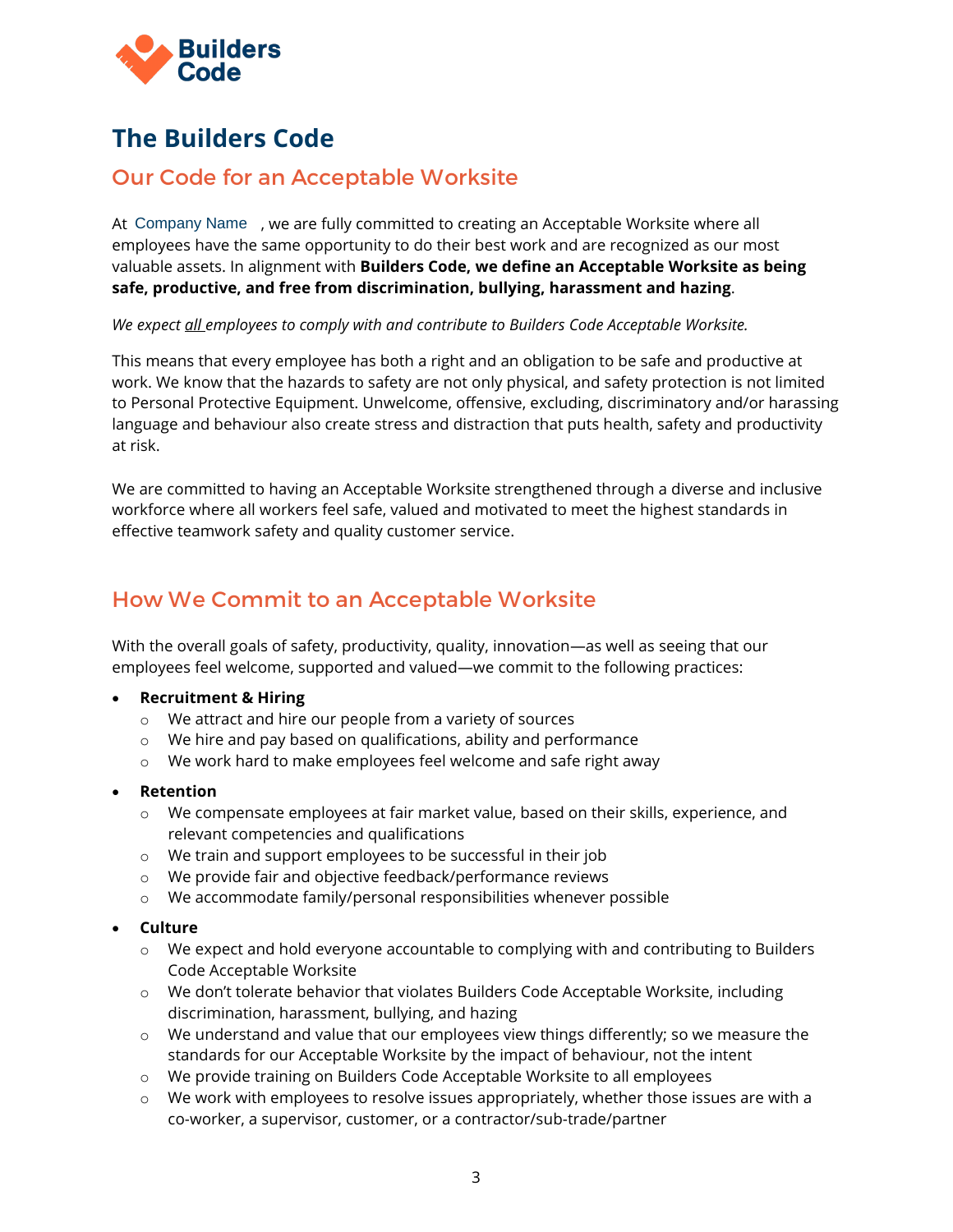

- $\circ$  We educate employees about ongoing awareness of bias and provide a safe environment to bring concerns forward
- **Education, Awareness & Community** 
	- o We work with colleges, trades associations and other organizations to educate them on our trade and our company, and help new entrants to the industry get a strong start
	- o We give back to/support the communities we work in

## *"It's 100% up to all of us to make or break this. Do you want your co-workers to have your back? Ask yourself… Do you have theirs?"*

#### **Unacceptable Behaviour Isn't Okay Here**

Unacceptable behavior can take many forms, including the following:

- **Hazing -** Any action or situation (e.g. a "rite of passage" for apprentices and new employees) created with the intention of producing mental or physical discomfort, embarrassment, harassment or ridicule, regardless of the person's willingness to participate.
- **Discrimination** Treating a person or group differently from other people or groups based on perceived or actual differences/distinctions—when those differences/distinctions are irrelevant or based on stereotypes. All employees, customers, partners, and suppliers have a right to a work environment that's free from any discrimination or harassment based on race, colour, ancestry, place of origin, religion, political belief, marital status, family status, physical or mental disability, sex, sexual orientation, gender identity or expression, age, unrelated criminal conviction, or any other ground that is in violation of the law.
- **Harassment** Any conduct, comment, gesture, or contact that is objectionable and unwelcome and should *reasonably be known as* objectionable and unwelcome. There are many forms of harassment, including (but not limited to) bullying and harassment, sexual harassment, and harassment based on any of the prohibited grounds of discrimination listed above.
	- o **Sexual Harassment**  Any unwelcome conduct of a sexual nature, including (but not limited to): unnecessary physical contact; propositions/threats in exchange for workplace rewards; derogatory or degrading remarks of a sexual nature or regarding gender or sexual orientation; unwelcome sexual flirtations/propositions, suggestive or obscene comments or gestures, giving unwanted gifts; displaying sexually suggestive pictures or objects; or any other such behaviour on the worksite or via digital communication including social media, email, texts.

*Unsure whether it's sexual harassment?* 

*Ask the person being whistled at, being continuously asked out, or having obscene gesture made towards how they feel about it. How would you feel if it was directed at you? How would your spouse or partner feel if it was them? And how would you feel if it was them?* 

*If it's unwelcome but it continues, it's quite possibly sexual harassment.*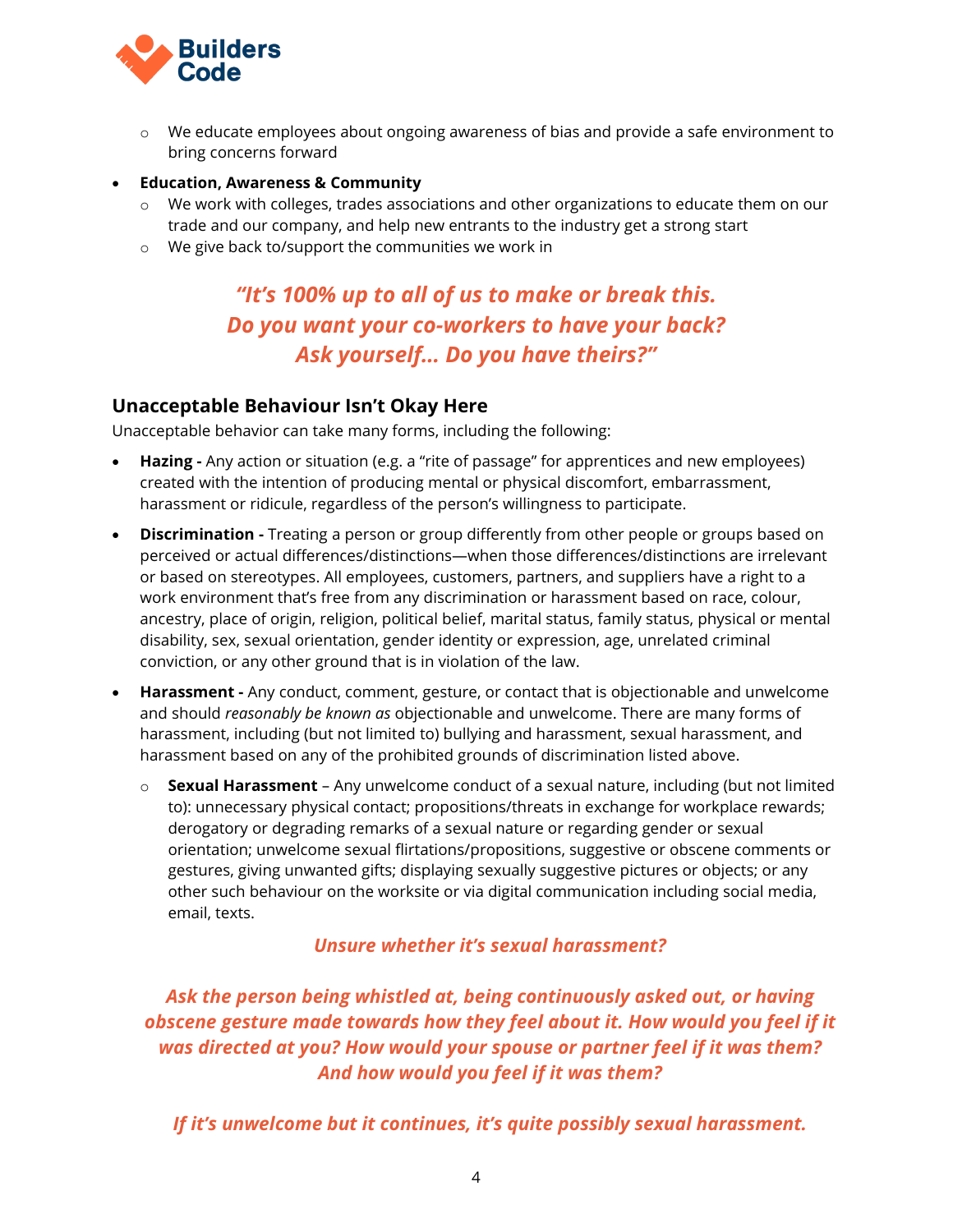

o **Bullying & Harassment -** Any form of harassment as defined above that causes someone to feel humiliated, intimidated, offended, or degraded, and that usually occurs as repeated incidents or a pattern of behaviour. It may include physical, verbal, or emotional abuse, such as (but not limited to): excessive yelling or profanity; public display of temper; constantly criticizing a person and/or undermining/deliberately obstructing work; making derogatory comments and belittling opinions; taking credit for work done by others; intimidating or humiliating through such things as sarcasm, ridicule, making someone the target of jokes; jokes that are obviously offensive; questioning or teasing about personal issues; interfering with belongings/work equipment; repeatedly excluding someone; or any other such behaviour on the worksite or via digital communication including social media, email, texts.

**All employees, without exception, have a right to a worksite that's free from unacceptable behaviour.** In the same way that you can refuse work if it is physically unsafe, you also have the right to refuse work if it's unsafe in the other ways outlined within this code. Accordingly, we expect all employees to act in line with Builders Code Acceptable Worksite. Any behaviours that don't align with these practices are not acceptable and won't be tolerated. Employees found to engage in unacceptable behaviour towards co-workers, customers, and anyone they interact with at work will be subject to corrective action up to and including termination of employment.

### *We like having fun at work too. But practical jokes and misguided humour (e.g. about sexual stereotypes, incompetence, or imitations of someone's accent) can be hurtful, humiliating and degrading.*

*Complying with our Acceptable Worksite doesn't mean not having fun at work, or always having to worry that you're going to say the wrong thing. It's about appreciating that we're not all the same, and making it okay for someone to call you on it if you DO say the wrong thing – and vice versa.*

#### **Addressing & Resolving Unacceptable Behaviour**

We view all allegations of unacceptable behavior—especially hazing, discrimination, bullying and/or harassment - as very serious. If you feel that you've been the target of one of these practices – or if you've witnessed it on or off our customer's premises - we encourage you to either directly address it or let us know immediately, as follows:

- Keep in in mind that sometimes people aren't aware they're being offensive until they're told.
- For one-off, possibly unintentional situations: if you feel comfortable and safe handling it one to one, let the person know of your disapproval/discomfort with what they've said or done and ask them to stop or not do so again.
- If you either don't feel comfortable/safe or you tried handling it directly without an appropriate outcome, let your supervisor (or another supervisor, the Foreperson, the Site Super, the Owner) know immediately – even if that means simply sending a text. **We'll address it with you immediately!**
- **Don't look the other way!** If you witness or are aware of an unacceptable behaviour that doesn't involve you, step in to stop it, or talk to your supervisor (or another supervisor, the Foreperson, the Site Super, the Owner) about it right away.
- Whether you choose to address issues on your own or need assistance, **we'll support you.**